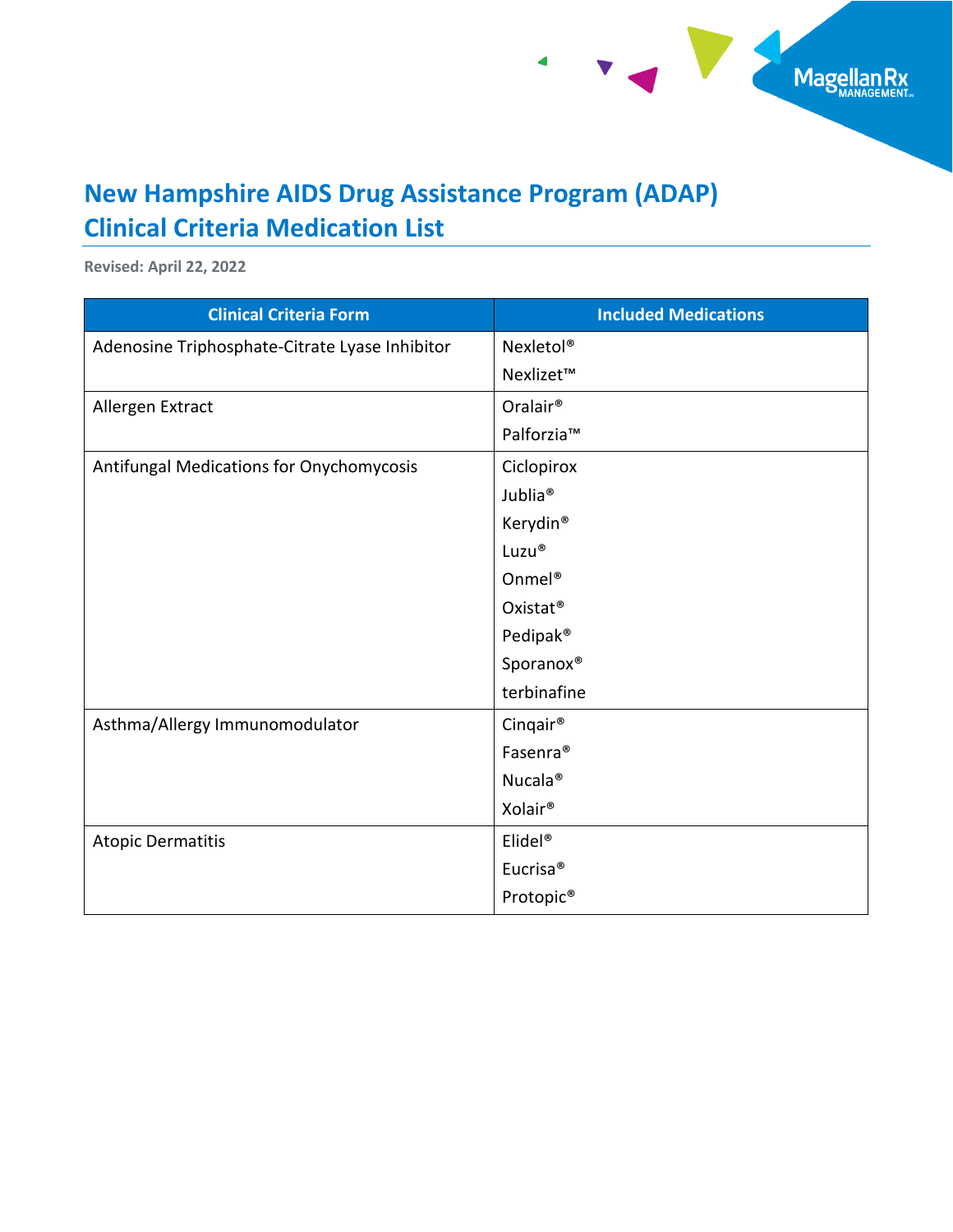| <b>Clinical Criteria Form</b>                   | <b>Included Medications</b> |
|-------------------------------------------------|-----------------------------|
| Bowel Disorder/GI Motility, Chronic             | Amitiza <sup>®</sup>        |
|                                                 | Linzess <sup>®</sup>        |
|                                                 | Lotronex <sup>®</sup>       |
|                                                 | Motegrity®                  |
|                                                 | Movantik <sup>®</sup>       |
|                                                 | Relistor®                   |
|                                                 | Symproic <sup>®</sup>       |
|                                                 | Trulance <sup>®</sup>       |
|                                                 | Viberzi®                    |
|                                                 | Zelnorm™                    |
| Benign Prostatic Hyperplasia                    | tadalafil 5mg               |
| Buprenorphine/Naloxone and Buprenorphine (oral) | Suboxone®                   |
|                                                 | Zubsolv®                    |
| Calcitonin Gene-Related Peptide Inhibitors      | Aimovig <sup>®</sup>        |
|                                                 | Ajovy®                      |
|                                                 | Emgality®                   |
|                                                 | Nurtec <sup>™</sup> ODT     |
|                                                 | Qulipta™                    |
|                                                 | Ubrelvy <sup>®</sup>        |
|                                                 | Vyepti™                     |
| CNS Stimulant & ADHD/ADD Medications            | Adderall <sup>®</sup>       |
|                                                 | Adderall XR®                |
|                                                 | Adhansia XR®                |
|                                                 | Adzenys XR ODT®             |
|                                                 | Aptensio <sup>®</sup> XR    |
|                                                 | Concerta <sup>®</sup>       |
|                                                 | Cotempla® XR ODT            |
|                                                 | Daytrana <sup>®</sup>       |
|                                                 | Desoxyn <sup>®</sup>        |
|                                                 | Dexedrine®                  |
|                                                 | Dyanavel <sup>®</sup> XR    |
|                                                 | Evekeo®                     |
|                                                 | Evekeo <sup>®</sup> ODT     |
|                                                 | Focalin®                    |

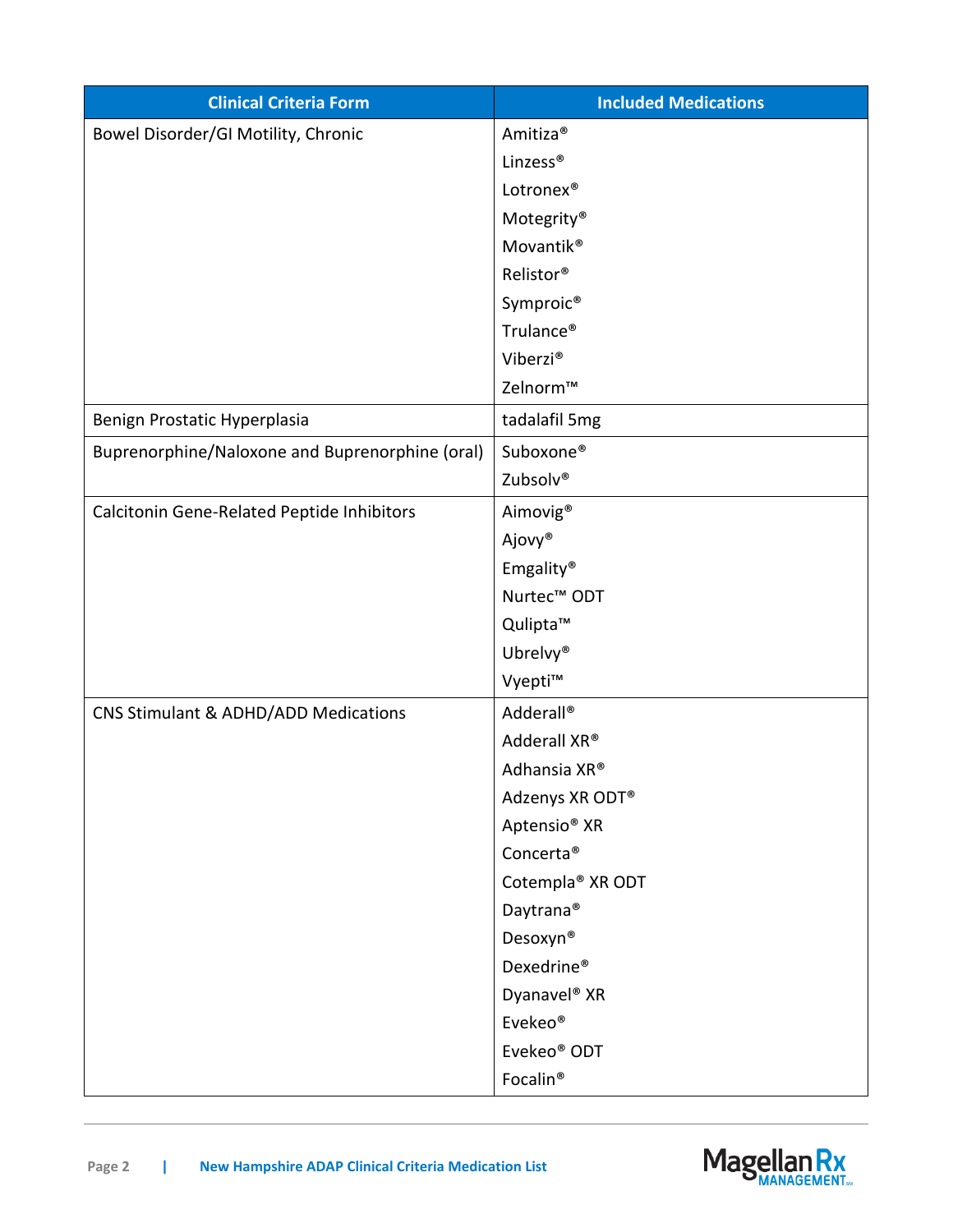| <b>Clinical Criteria Form</b>    | <b>Included Medications</b>                  |
|----------------------------------|----------------------------------------------|
|                                  | Focalin XR®                                  |
|                                  | Intuniv <sup>®</sup>                         |
|                                  | Kapvay <sup>®</sup>                          |
|                                  | Metadate® CD                                 |
|                                  | Metadate® ER                                 |
|                                  | Methylin <sup>®</sup>                        |
|                                  | Methylin <sup>®</sup> ER                     |
|                                  | Mydayis <sup>®</sup>                         |
|                                  | Nuvigil®                                     |
|                                  | ProCentra <sup>®</sup>                       |
|                                  | Provigil <sup>®</sup>                        |
|                                  | Quelbree®                                    |
|                                  | Quillichew <sup>®</sup> ER                   |
|                                  | Quillivant <sup>®</sup> XR                   |
|                                  | Ritalin <sup>®</sup>                         |
|                                  | Ritalin LA®                                  |
|                                  | Strattera <sup>®</sup>                       |
|                                  | Vyvanse®                                     |
|                                  | Wakix®                                       |
|                                  | Zenzedi <sup>®</sup>                         |
| <b>Codeine for Pediatric Use</b> | acetaminophen with codeine                   |
|                                  | carisoprodol, aspirin, codeine               |
|                                  | codeine                                      |
|                                  | codeine, butalbital, acetaminophen, caffeine |
|                                  | codeine, butalbital, aspirin, caffeine       |
| Convenience Kits                 | aqua glycolic HC                             |
|                                  | Beser <sup>™</sup>                           |
|                                  | Ciclodan <sup>®</sup>                        |
|                                  | Ciclopirox kit                               |
|                                  | Clindacin <sup>®</sup> ETZ                   |
|                                  | Clindacin <sup>®</sup> PAC                   |
|                                  | Clobetex™                                    |
|                                  | Clodan <sup>®</sup>                          |
|                                  | Clofenax™                                    |
|                                  | Cyclopak™                                    |

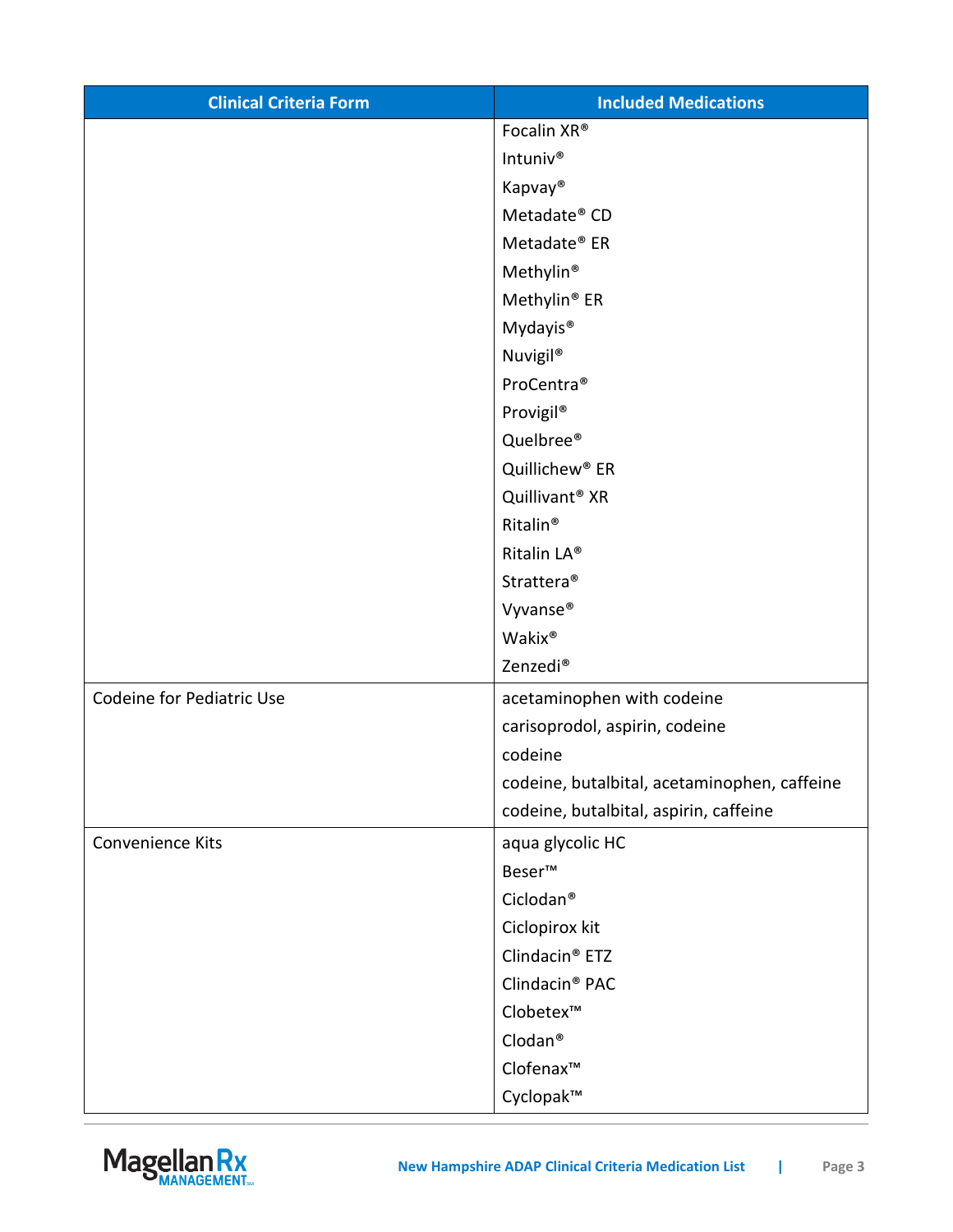| <b>Clinical Criteria Form</b>         | <b>Included Medications</b>    |
|---------------------------------------|--------------------------------|
|                                       | Diclotrex™                     |
|                                       | Ibupak™                        |
|                                       | lidocaine/hydrocortisone       |
|                                       | Loprox®                        |
|                                       | Morgidox®                      |
|                                       | Neo-Synalar <sup>®</sup>       |
|                                       | Neuac <sup>®</sup>             |
|                                       | Prilo Patch II™                |
|                                       | Qutenza <sup>®</sup>           |
|                                       | Rosadan <sup>®</sup>           |
|                                       | Sumadan <sup>®</sup>           |
|                                       | Sumadan XLT®                   |
|                                       | Sumaxin CP®                    |
|                                       | Synalar <sup>®</sup>           |
|                                       | Synalar <sup>®</sup> TS        |
|                                       | Tovet <sup>®</sup>             |
|                                       | Trilociclo™                    |
| Direct Renin Inhibitors & Combination | Tekturna <sup>®</sup>          |
|                                       | Tekturna HCT®                  |
| Duloxetine                            | Cymbalta®                      |
|                                       | Drizalma <sup>®</sup> Sprinkle |
|                                       | Irenka <sup>®</sup>            |
| Dupixent <sup>®</sup>                 | Dupixent <sup>®</sup>          |
| Fibromyalgia                          | Savella <sup>®</sup>           |
| Hematopoietic Agents                  | Aranesp <sup>®</sup>           |
|                                       | Epogen <sup>®</sup>            |
|                                       | Mircera <sup>®</sup>           |
|                                       | Procrit <sup>®</sup>           |
|                                       | Retacrit®                      |
| <b>Hepatitis C Agents</b>             | Epclusa <sup>®</sup>           |
|                                       | Harvoni <sup>®</sup>           |
|                                       | Mavyret™                       |
|                                       | Sovaldi <sup>®</sup>           |
|                                       | Viekira Pak®                   |

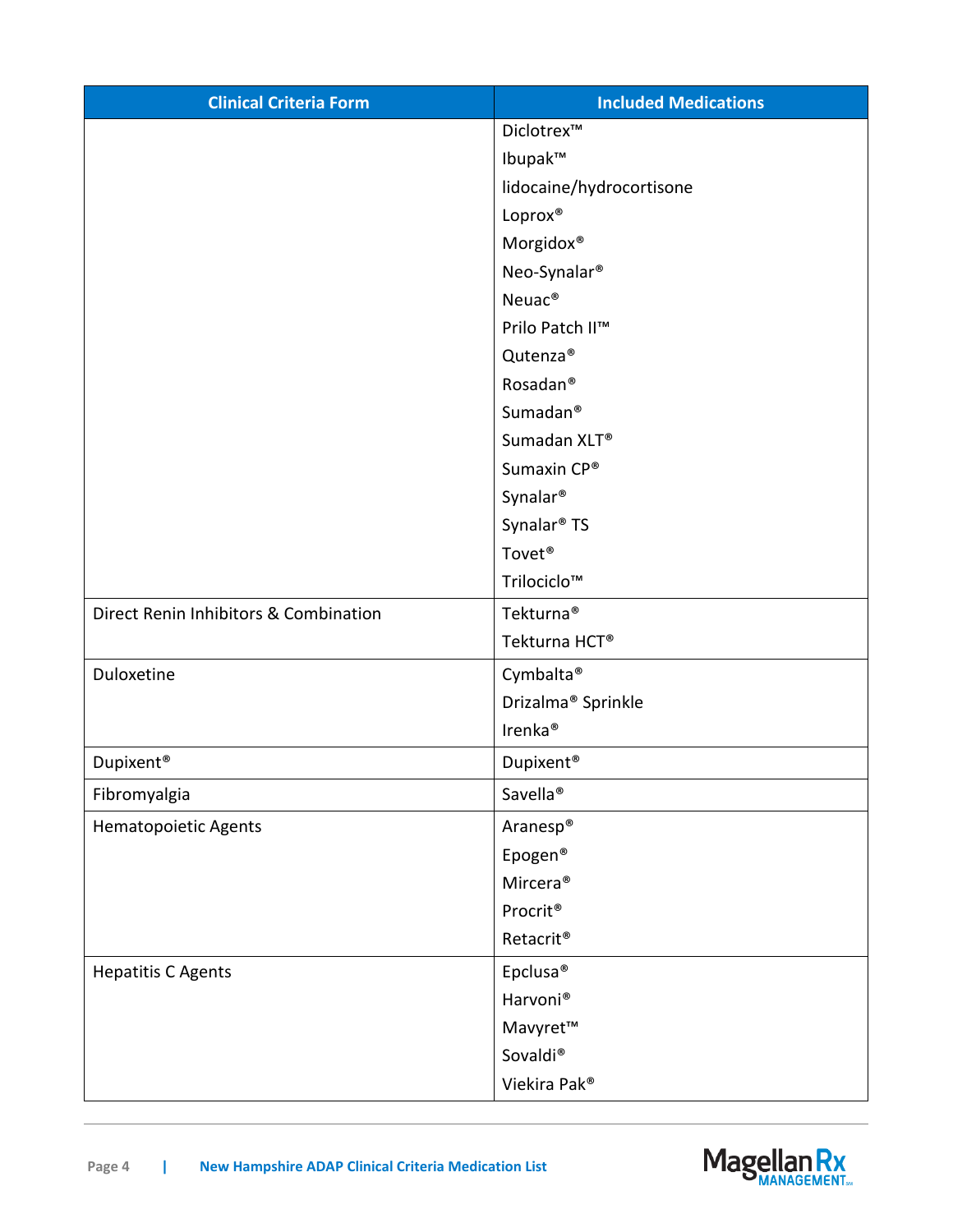| <b>Clinical Criteria Form</b> | <b>Included Medications</b> |
|-------------------------------|-----------------------------|
|                               | Vosevi®                     |
|                               | Zepatier <sup>®</sup>       |
| Inhaled Insulin               | Afrezza <sup>®</sup>        |
| Juxtapid <sup>®</sup>         | Juxtapid <sup>®</sup>       |
| <b>Legend Topical NSAIDS</b>  | Flector Patch <sup>®</sup>  |
|                               | Voltaren Gel®               |
|                               | Pennsaid®                   |
|                               | Licart <sup>®</sup>         |
| Long-Acting Opioid Analgesics | Avinza <sup>®</sup>         |
|                               | Belbuca <sup>®</sup>        |
|                               | Butrans <sup>®</sup>        |
|                               | Conzip®                     |
|                               | Duragesic <sup>®</sup>      |
|                               | Exalgo <sup>®</sup>         |
|                               | Hysingla <sup>®</sup> ER    |
|                               | Kadian <sup>®</sup>         |
|                               | Morphabond® ER              |
|                               | MS Contin <sup>®</sup>      |
|                               | Nucynta <sup>®</sup> ER     |
|                               | OxyContin®                  |
|                               | Opana® ER                   |
|                               | Ryzolt <sup>®</sup>         |
|                               | Ultram <sup>®</sup> ER      |
|                               | Xtampza® ER                 |
|                               | Zohydro® ER                 |
| Lyrica <sup>®</sup>           | Lyrica <sup>®</sup>         |
|                               | Lyrica CR®                  |
| Methadone                     | Methadone <sup>®</sup>      |
|                               | Methadone Diskets®          |
|                               | Methadose <sup>®</sup>      |
| <b>Movement Disorders</b>     | Austedo <sup>®</sup>        |
|                               | Ingrezza®                   |
|                               | Xenazine <sup>®</sup>       |
| Oral Isotretinoin             | Absorica®                   |

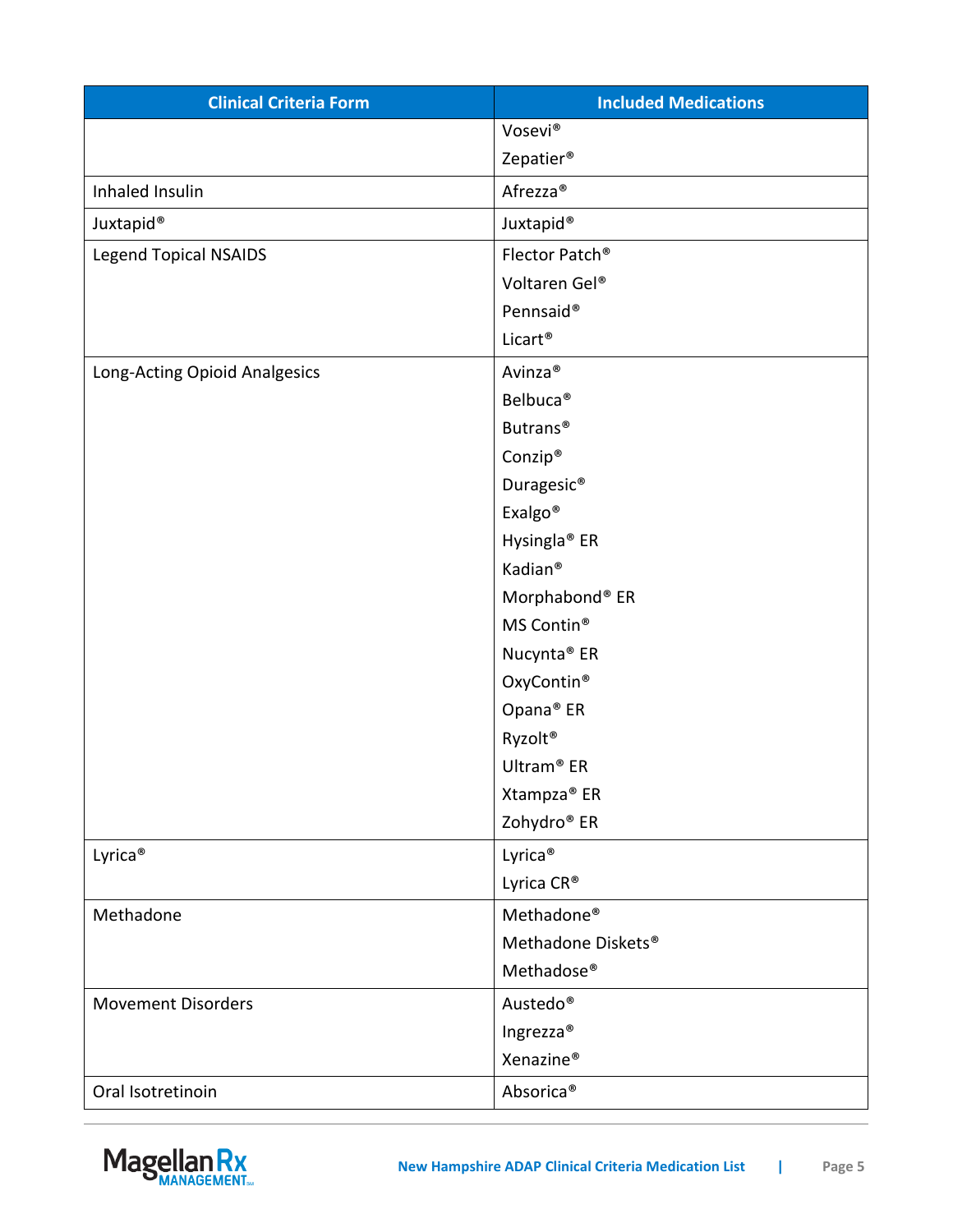| <b>Clinical Criteria Form</b>                     | <b>Included Medications</b> |
|---------------------------------------------------|-----------------------------|
|                                                   | Absorica LD®                |
|                                                   | Claravis <sup>®</sup>       |
|                                                   | Myorisan <sup>®</sup>       |
|                                                   | Zenatene <sup>®</sup>       |
| <b>Oral NSAIDS and Combinations</b>               | Cambia <sup>®</sup>         |
|                                                   | Celebrex <sup>®</sup>       |
|                                                   | Duexis <sup>®</sup>         |
|                                                   | Mobic®                      |
|                                                   | Qmiiz ODT <sup>™</sup>      |
|                                                   | Vivlodex™                   |
|                                                   | Zipsor®                     |
|                                                   | Zorvolex <sup>®</sup>       |
| PCSK9                                             | Praluent <sup>®</sup>       |
|                                                   | Repatha™                    |
| Pulmonary Arterial Hypertension (PDE-5 inhibitor) | Adcirca <sup>®</sup>        |
|                                                   | Revatio <sup>®</sup>        |
| Restless Leg Syndrome                             | Horizant <sup>®</sup>       |
| Rho Kinase Inhibitor                              | Rhopressa <sup>®</sup>      |
|                                                   | Rocklatan <sup>®</sup>      |
| <b>Short-Acting Fentanyl Analgesic</b>            | Abstral®                    |
|                                                   | Fentora <sup>®</sup>        |
| Spravato®                                         | Spravato®                   |
| Stromectol®                                       | Stromectol®                 |
| Symlin®                                           | Symlin®                     |
| Synagis <sup>®</sup>                              | Synagis <sup>®</sup>        |
| Systemic Immunomodulators                         | Actemra <sup>®</sup>        |
|                                                   | Arava®                      |
|                                                   | Arcalyst <sup>®</sup>       |
|                                                   | Avsola®                     |
|                                                   | Cimzia <sup>®</sup>         |
|                                                   | Cosentyx®                   |
|                                                   | Enbrel <sup>®</sup> /Mini   |
|                                                   | Entyvio <sup>®</sup>        |
|                                                   | Humira <sup>®</sup>         |